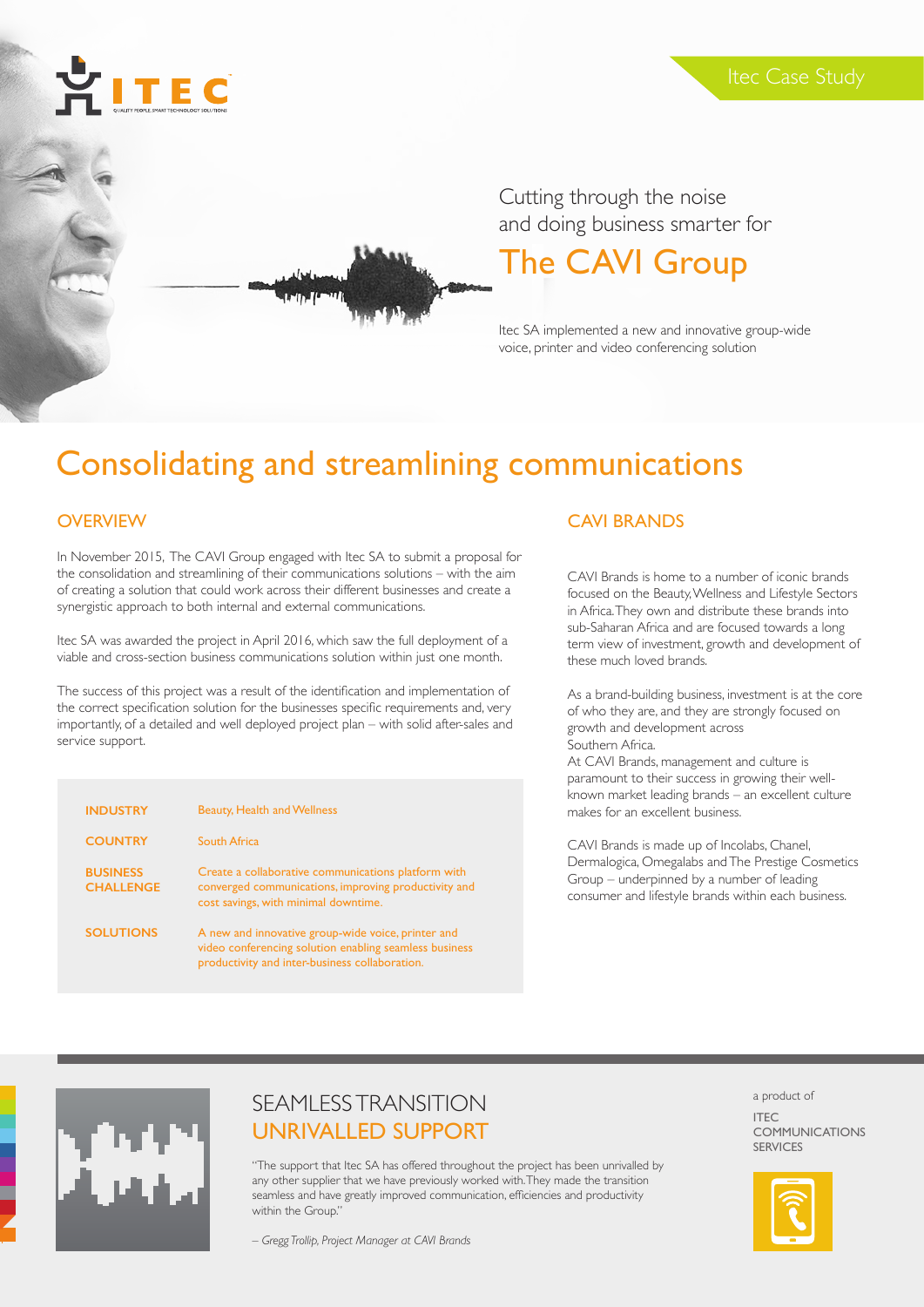# The CAVI Group

An Itec Case Study

### THE CHALLENGE

# OUTDATED TECHNOLOGY

In the aim of consolidating their six businesses into a central office space, the CAVI Group purchased a new building in Parktown.

As a result of this relocation, comprising of around 190 employees with over 150 Telkom numbers and a range of different communications solutions, the business required the implementation of a solid communications platform that realised the converged communications needs of the Group.

However, with a range of outdated solutions and equipment, and varying levels of available technology, the challenge was to identify a solution that would enable platform that boasted inter-business collaboration and worked effectively for each operation – despite their varying business requirements. Itec SA was required to find a solution that enabled employees to work with best in class, innovative technologies to meet the changing demands of the onthe-go world of business, the mobile workforce and the geographic dispersion of the company accordingly.

Further to this, Itec SA was required to deploy these solutions over three different dates with the primary objective being minimal downtime. Despite the need for an effective deployment of the new solution, while ensuring redundancy as best as possible, the company held a number of existing client relationships which meant having to ensure that all contracts were cancelled, numbers ported and relationships effectively managed.

### THE SOLUTION

### VOICE, PRINT, VIDEO

The solution comprises of three main deployments, creating a communications solution that met the varying demands of the Group.

### VOICE SOLUTION

#### *Hosted Mitel & Itec iVoice network*

Itec SA built a dedicated Hosted Mitel Controller and deployed 196 Hosted Mitel extensions – enabling a 99.9% redundancy through the provision of dual-fibre lines. In addition, their LAN (Local Area Network) was set up to operate on separate VLAN's for voice and data, where Mitel 5320 IP phones were provided – ensuring the network runs at Gigabit capacity.

The Itec Communications project team managed all Telkom relations in-house to ensure the right numbers were ported to the correct employees – in line with corresponding move dates – to mitigate any possible downtime.

### REMOTE COMMUNICATIONS SOLUTION

#### *Starleaf video conferencing*

A cloud-based video conferencing solution was installed in the main CAVI boardroom. However, to enable reliable, remote communication for all employees this solution comes with an unlimited mobile/desktop deployment for CAVI staff which enables not only time saving but very importantly, reduced travel costs and carbon footprint, as well as enhanced productivity.

#### OFFICE EQUIPMENT RE-HAUL

#### *Itec Sentry, Print Director and Office equipment*

As a result of our Remote Device Management Software, Itec reduced the number of devices needed across the organisation by optimising their functionality and ensuring that the company experiences better productivity and minimal downtime on their devices.

 "This leading technology allows us to take on a full management role of the client's infrastructure, remotely – equivalent to having technical support on site 24 hours a day," says Nick East, Solutions Consultant at Itec Evolve. "With a solution like this, we are taking the pain and effort out of device management for the client and ensuring that they experience a streamlined printer and related service offering."

The CAVI Brands' solution comprises of 10 Itec Devices with Print Director and Itec Sentry installed across all equipment within the business – both locally and regionally. This Remote Management Software is compatible with all devices and is supplied and maintained by Itec at no additional cost to the client and includes:

### PRINT DIRECTOR

An enterprise system that tracks, audits and controls all printing on the network. It allows for user tracking, as well as interdepartmental and client/project code billing – using NFC release technology.

### **ITEC SENTRY**

A proprietary automatic event logging and performance data collection system that is designed to improve office productivity, minimise downtime and enhance service delivery. It automates the reporting of many common service and maintenance issues associated with document output devices including: allowing for the direct logging of service calls into Itec's ERP system, automatic re-ordering of consumables when a device has a low toner warning and automatic and scheduled collection of meter readings. This eliminates the risk of human error and makes the process seamless and convenient for the client. It also gives Itec's engineers access to the device details, status and history, prior to on-site support.

Itec had projected a 15-20% saving on the Group's monthly printing costs. However, they are already witnessing a reduction of 17% – demonstrating the effectiveness of the solution across the business.